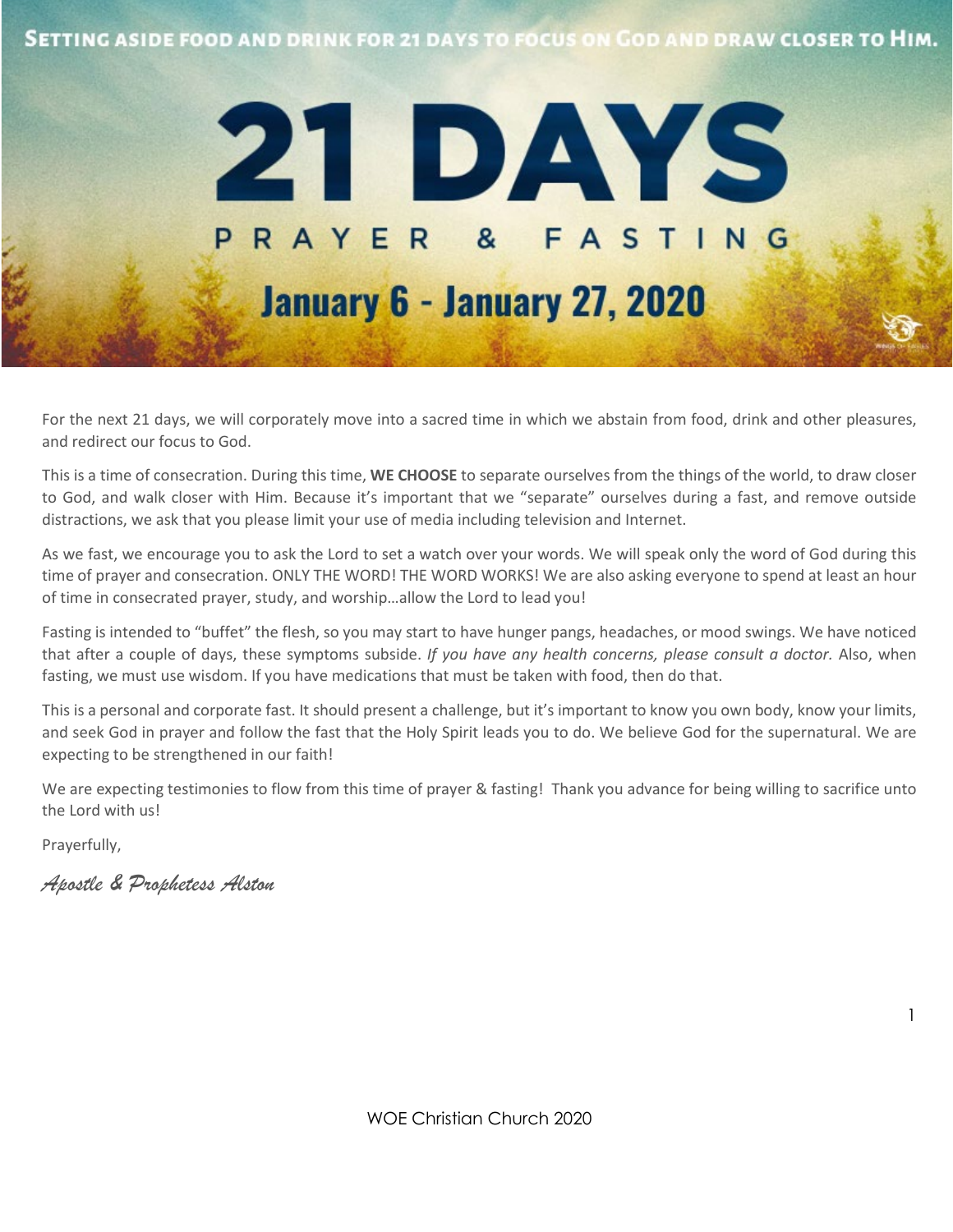# **A PRACTICAL GUIDE TO FASTING**

# **WHY FAST?**

Fasting is a spiritual tool God uses to advance his kingdom, change the destiny of nations, spark revival, and bring victory in people's lives. Each year, we purpose to spend the first month with prayer and fasting to humble ourselves before God, consecrate ourselves to him for the upcoming year, and corporately agree for breakthroughs.

**Jesus fasted. Then Jesus was led up by the Spirit into the wilderness to be tempted by the devil. And after fasting** 

**forty days and forty nights, he was hungry. MATTHEW 4:1–2**

**And Jesus returned in the power of the Spirit to Galilee, and a report about him went outthrough all the surrounding country. LUKE 4:14**

**Jesus knew he was going to need spiritual strength to fulfill his purposes. Fasting makes us spiritually strong and prepares us to do God's work. Fasting is an act of humility and consecration.**

# *As we humble ourselves, through prayer and fasting, we receive God's grace and have access to his heart. Fasting helps us become sensitive to the Holy Spirit.*

**While they were worshiping the Lord and fasting, the Holy Spirit said, "Set apart for me Barnabas and Saul for the work to which I have called them." ACTS 13:2**

**When we deny ourselves of natural cravings and worldly distractions, we become more sensitive to God's voice. Then we are better able to focus on God and submit to his will.**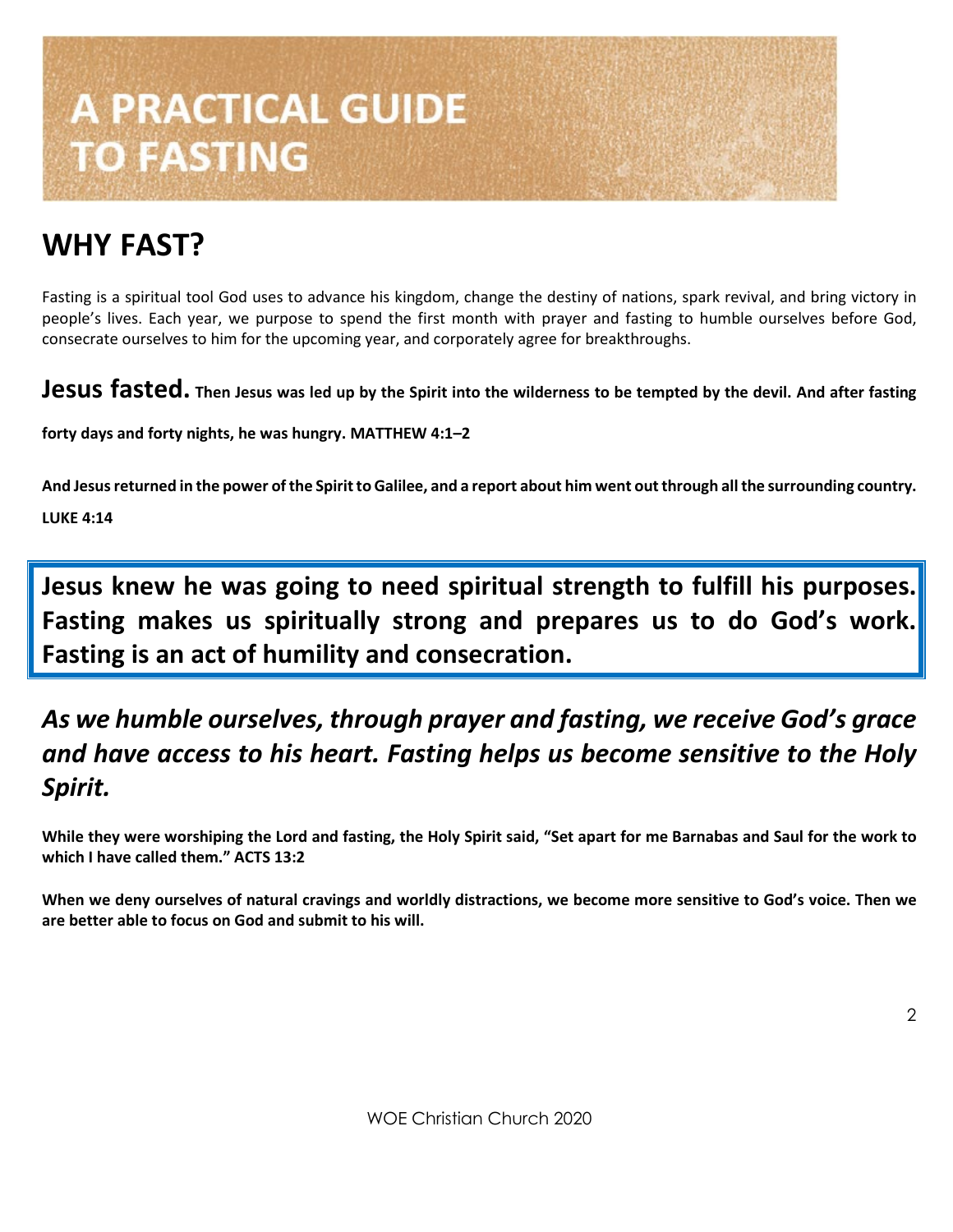**Fasting brings revival …if my people who are called by my name humble themselves and pray and seek my face and turn from their wicked ways, then I will hear from heaven and will forgive their sin and heal their land. 2 CHRONICLES 7:14** 

Throughout history, God has brought revival and delivered nations from destruction in response to prayer and fasting. Fasting helps us prevail in prayer and intercession. Fasting is healthy. Fasting cleanses your digestive system from toxins. Doctors consider fasting a cure for certain allergies and diseases. The discipline of fasting helps break unhealthy addictions in our lives

## **WE WILL BEGIN PRAYER AND FASTING AT 6AM, JANUARY 6TH THROUGH JANUARY 27TH AT 6AM. Choose from the following fasting options:**

**Option 1: ABSOLUTE - 7am to 7pm - This fast calls for no food or drink from 7am to 7pm.** 

**Option 2: DANIEL FAST - This type of fast involves removing certain elements from a diet. We will use the Daniel Fast, during which you remove meat, sweets, or bread from your diet and consume water and juice for fluids and fruits and vegetables for food.**

#### **Option 3: PARTIAL FAST – 7am to 7pm – no solid food during these times. Only LIQUIDS.**

#### **MORE ABOUT PRAYER & FASTING:**

- Prayer and fasting is defined as voluntarily going without food in order to focus on prayer and fellowship with God. Prayer and fasting often go hand in hand, but this is not always the case. You can pray without fasting, and fast without prayer. It is when these two activities are combined and dedicated to God's glory that they reach their full effectiveness. Having a dedicated time of prayer and fasting is not a way of manipulating God into doing what you desire. Rather, it is simply forcing yourself to focus and rely on God for the strength, provision, and wisdom you need.
- The goal of fasting is to draw nearer to God. Biblical fasting always has to do with eliminating distractions for a spiritual purpose; it hits the reset button of our soul and renews us from the inside out.
- It also enables us to celebrate the goodness and mercy of God and prepares our hearts for all the good things God desires to bring into our lives. Remember, your personal fast should present a level of challenge, but it is very important to know your body, your options, and, most importantly, to seek God in prayer and follow what the Holy Spirit leads you to do

#### **What is a Daniel Fast?**

- The Daniel Fast is a biblically based partial fast referenced in the Bible, particularly in two sections of the Book of Daniel:

#### **Daniel 1:12, which states, "Please test your servants for ten days, and let them give us vegetables [pulses] to eat and water to drink."**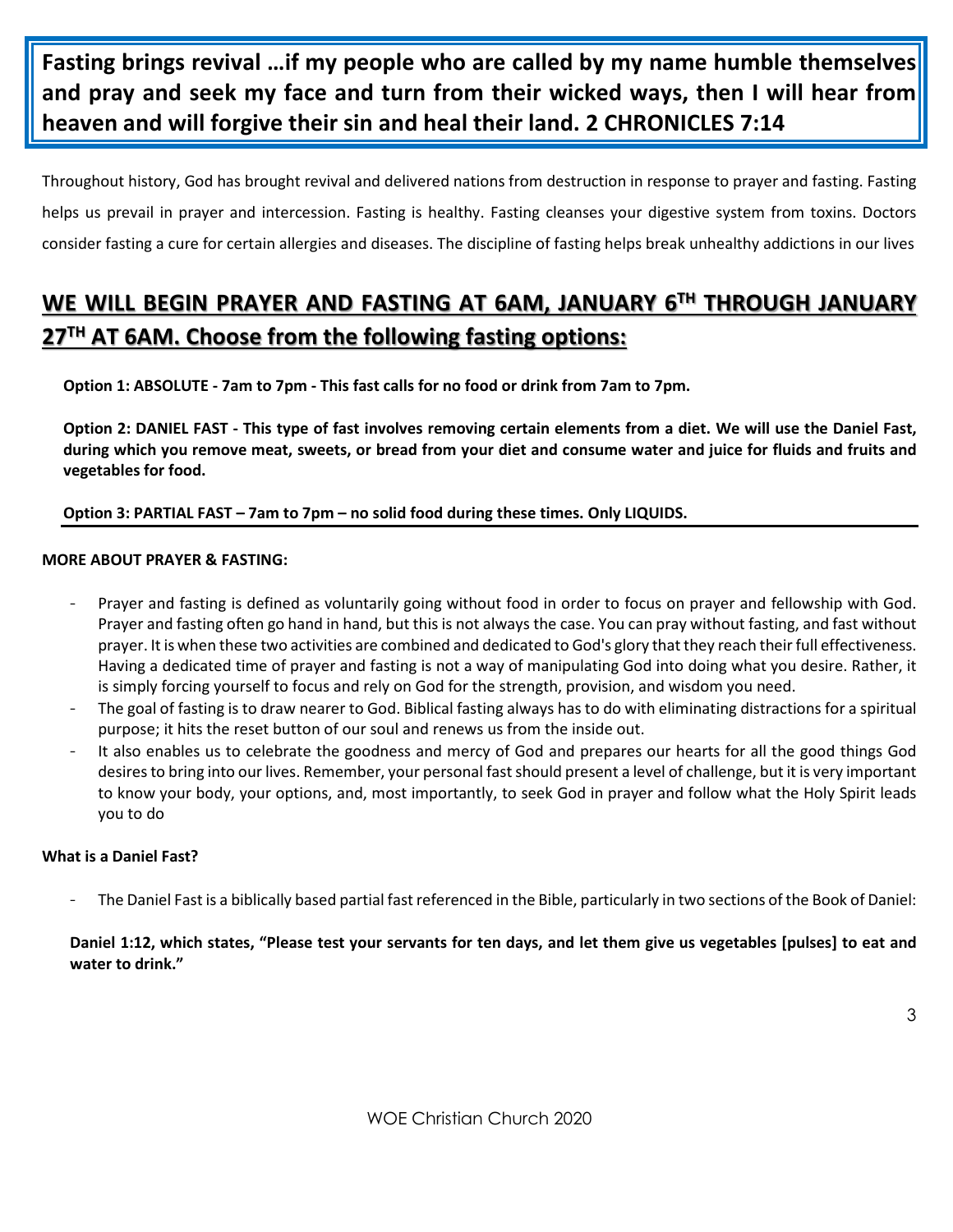**Daniel 10: 1-2, which says, "In those days I, Daniel, was mourning three full weeks. I ate no pleasant food, no meat or wine came into my mouth, nor did I anoint myself at all, till three whole weeks were fulfilled."**

#### **DANIEL FAST FOOD LIST:**

#### **Here is the Daniel Fast Food List of what you can eat:**

- **BEVERAGES**
	- o Water; purified/filtered, and spring or distilled water is best.
	- o Almond milk, coconut water, coconut kefir and vegetable juice

#### - **VEGETABLES (should form the basis of the diet)**

- o Fresh or cooked
- o May be frozen and cooked but not canned
- **FRUITS (consume in moderation 1-3 servings daily)**
	- o Fresh and cooked
	- o May be dried like raisins or apricots (no sulfites or added oils or sweeteners)
	- o May be frozen but not canned

#### - **WHOLE GRAINS (consume in moderation and ideally sprouted)**

- o Brown Rice, Quinoa, Millet, Buckwheat, Barley cooked in water
- o No Wheat, Ezekiel bread, other bread, flours, or pasta

#### - **BEANS & LEGUMES (consume in moderation)**

- o Dried and cooked in water
- o May be consumed from can as long as no salt or other additives are contained, and the only ingredients are beans and water
- **NUTS & SEEDS (sprouted are best)**
	- o Raw, sprouted or dry roasted (no salt added)

#### **FOODS TO AVOID**

- **Iodized Salt, sweeteners, meat, Dairy products, Breads, pasta, flour, crackers, cookies, Oils, Juices, coffee, energy drinks, candy** 

#### **WHY YOU SHOULD FAST:**

- If you do not already know of the power and importance of fasting, here are some very important facts:
	- o Fasting was an expected discipline in both the Old and New Testament eras. For example, Moses fasted at least two recorded forty-day periods. Jesus fasted 40 days and reminded His followers to fast, "when you fast," not if you fast.
	- o Fasting and prayer can restore the loss of the "first love" for your Lord and result in a more intimate relationship with Christ.
	- o Fasting is a biblical way to truly humble yourself in the sight of God (Psalm 35:13; Ezra 8:21). King David said, "I humble myself through fasting."
	- o Fasting enables the Holy Spirit to reveal your true spiritual condition, resulting in brokenness, repentance and a transformed life.
	- o The Holy Spirit will quicken the Word of God in your heart and His truth will become more meaningful to you!

4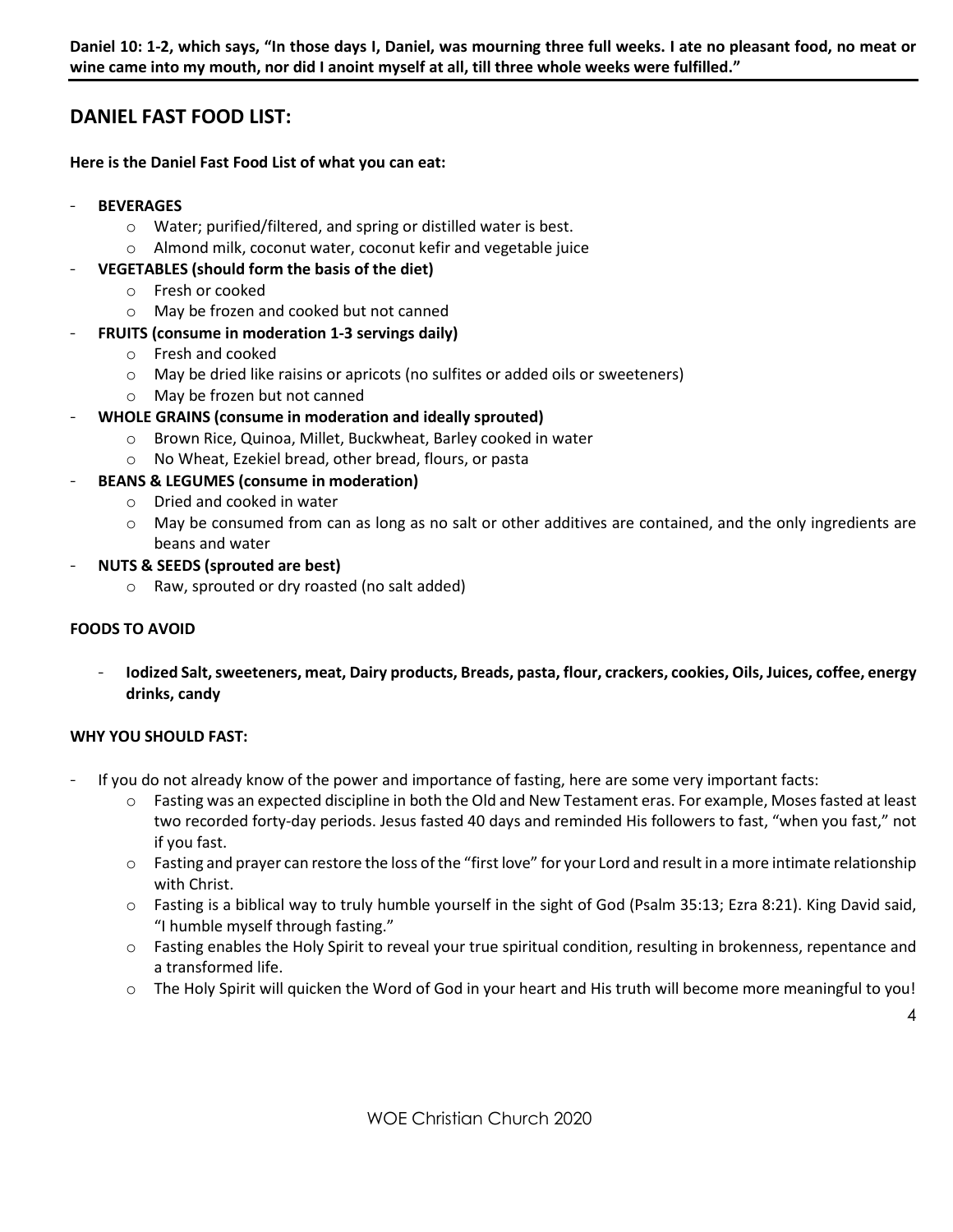- o Fasting can transform your prayer life into a richer and more personal experience.
- $\circ$  Fasting can result in a dynamic personal revival in your own life—and make you a channel of revival to others.
- $\circ$  Fasting and prayer are the only disciplines that fulfill the requirements of II Chronicles 7:14: "If my people, who are called by my name, will humble themselves and pray and seek my face and turn from their wicked ways, then will I hear from heaven and will forgive their sin and will heal their land."
- If you fast, you will find yourself being humbled as I did. You will discover more time to pray and seek God's face. And as He leads you to recognize and repent of unconfessed sin, you will experience special blessings from God.

#### **PREPARE YOURSELF FOR PRAYER & FASTING**

- The very foundation of fasting and prayer is repentance. Unconfessed sin will hinder your prayers. Here are several things you can do to prepare your heart:
	- o Ask God to help you make a comprehensive list of your sins.
	- o Confess every sin that the Holy Spirit calls to your remembrance and accept God's forgiveness (1 John 1:9).
	- $\circ$  Seek forgiveness from all whom you have offended and forgive all who have hurt you (Mark 11:25; Luke 11:4; 17:3,4).
	- o Make restitution as the Holy Spirit leads you.
	- o Ask God to fill you with His Holy Spirit according to His command in Ephesians 5:18 and His promise in 1 John 5:14,15.
	- o Surrender your life fully to Jesus Christ as your Lord and Master; refuse to obey your worldly nature (Romans 12:1,2).
	- o Meditate on the attributes of God, His love, sovereignty, power, wisdom, faithfulness, grace, compassion, and others (Psalm 48:9,10; 103:1-8, 11-13).
	- $\circ$  Begin your time of fasting and prayer with an expectant heart (Hebrews 11:6).
	- $\circ$  Do not underestimate spiritual opposition. Satan sometimes intensifies the natural battle between body and spirit (Galatians 5:16,17).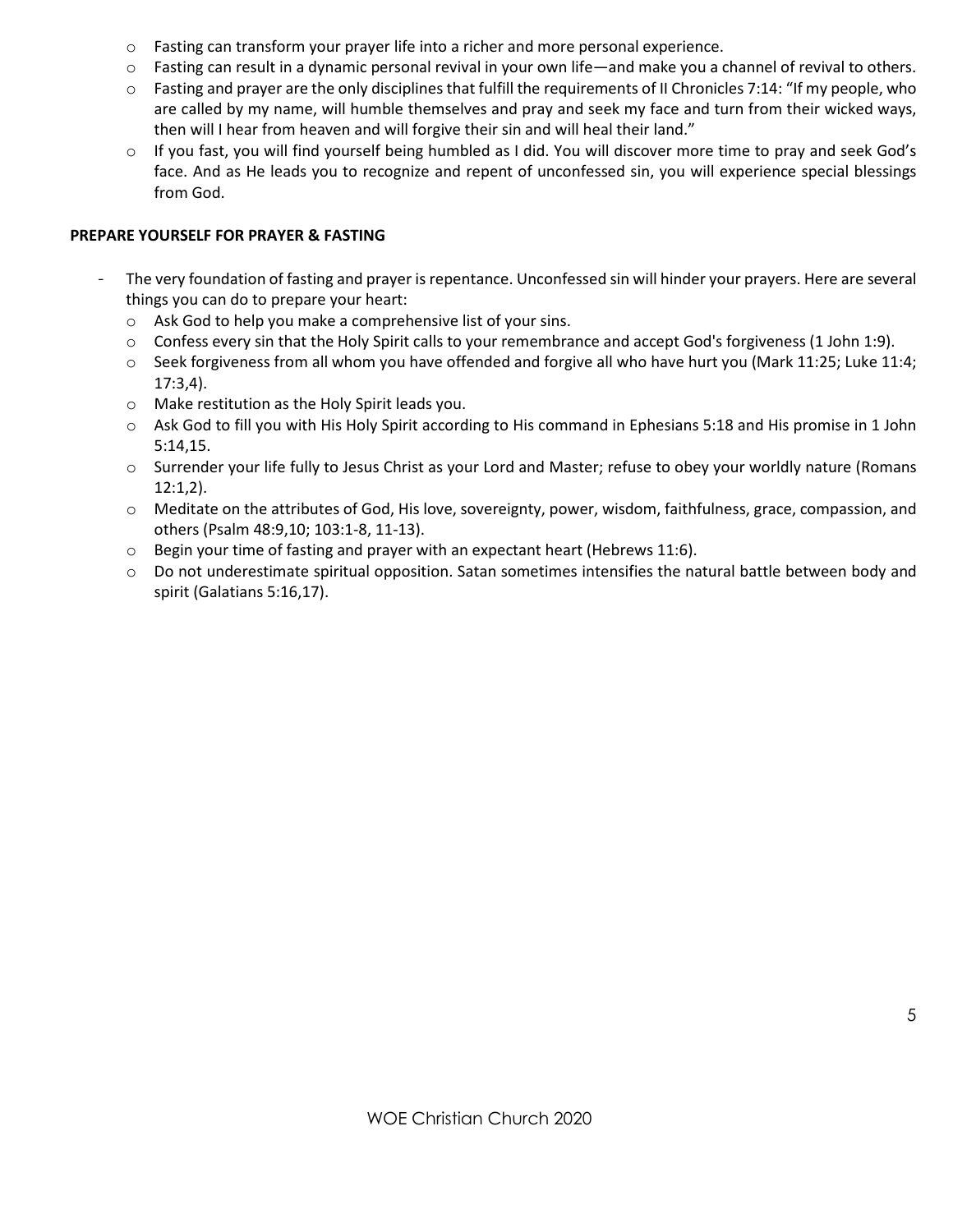#### **Further Preparations for Fasting:**

- Fasting requires reasonable precautions. Consult your physician first, especially if you take prescription medication or have a chronic ailment. Some persons should never fast without professional supervision.
- Physical preparation makes the drastic change in your eating routine a little easier so that you can turn your full attention to the Lord in prayer.
- *Do not rush into your fast. Prepare your body. Eat smaller meals before starting a fast. Avoid high-fat and sugary foods. Eat raw fruit and vegetables for two days before starting a fast.*

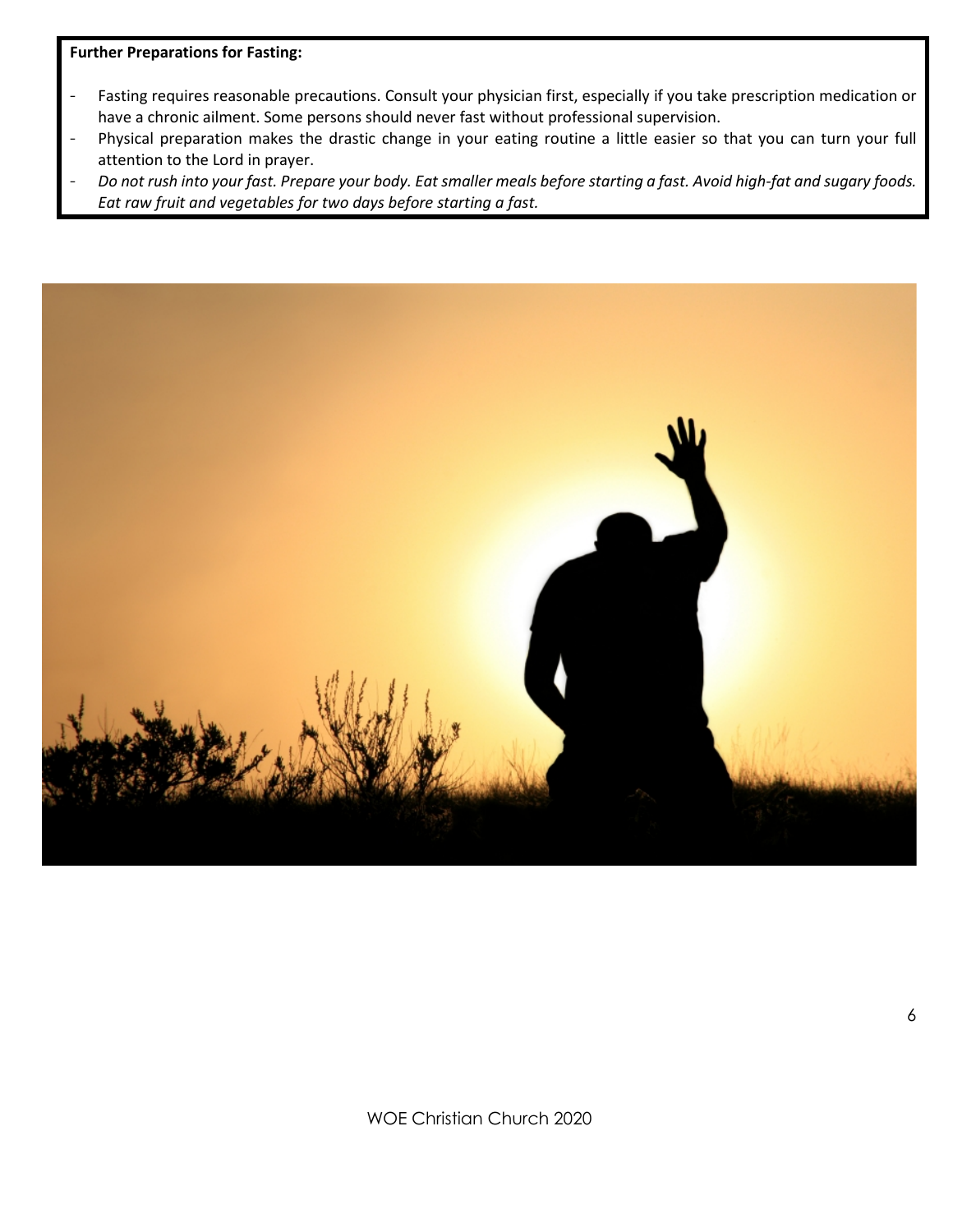### I AM THANKFUL TO GOD FOR . . . write it down:

#### **Answered Prayers**

List highlights, answered prayers, and lessons learned in 2019



**WOE Christian Church 2020**